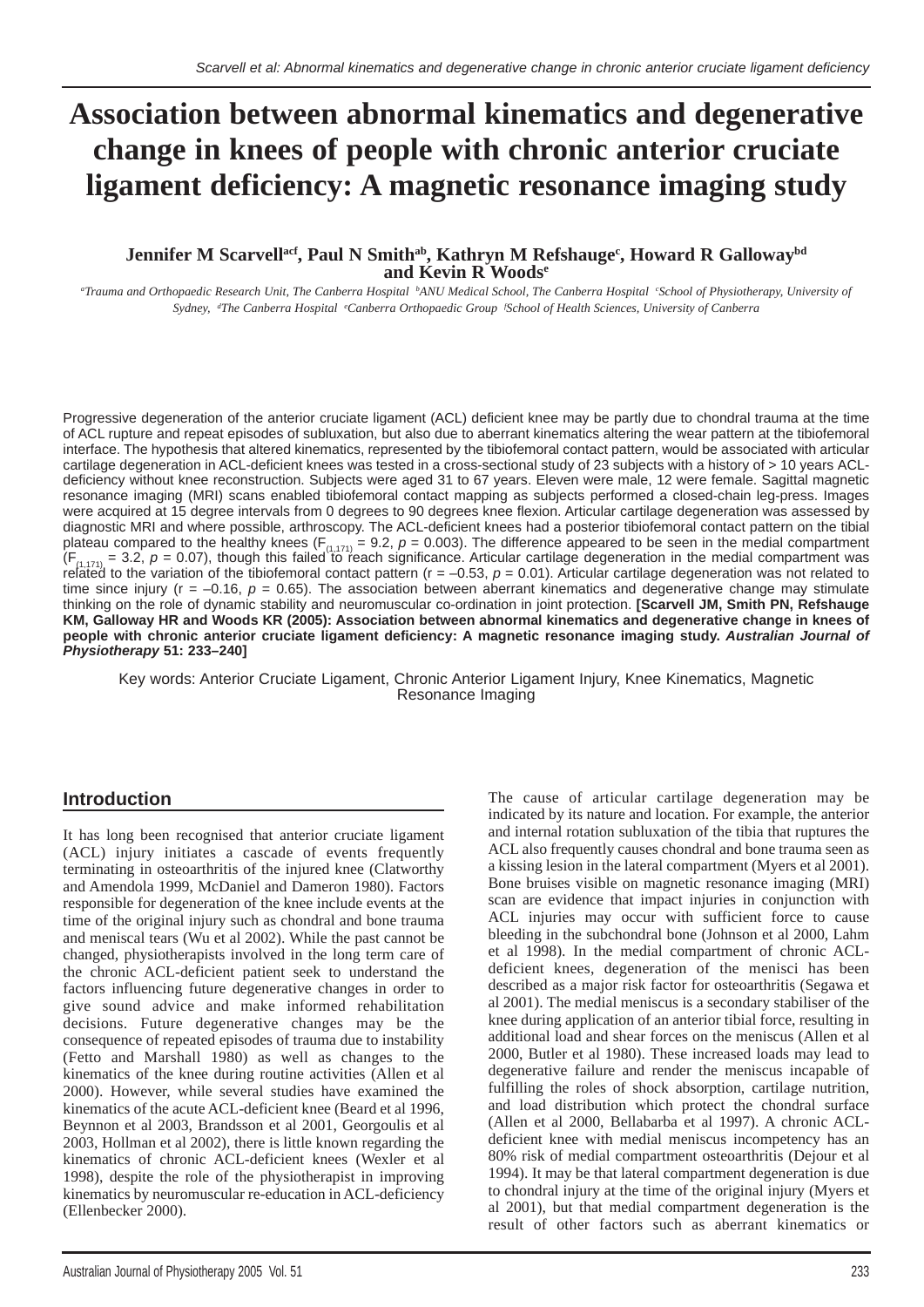subsequent knee injury (Finsterbush et al 1990).

Evidence of altered kinematics in ACL-deficient knees is seen even in routine daily activities such as stepping up, walking, and lunging as changes in the sagittal translation and longitudinal rotation of the ACL-deficient knee during flexion (Brandsson et al 2001, Friden et al 1993, Georgoulis et al 2003, Vergis and Gillquist 1998). Altered kinematic patterns may change the area of loading and magnitude of shear forces at the tibiofemoral contact interface, enough to produce a repetitive micro trauma to the articular cartilage (Allen et al 2000, Sakane et al 1999). While ACL-deficiency has been linked to patterns of tibial articular cartilage degeneration (Frankel et al 1971, Harman et al 1998), it has not been shown specifically that tibiofemoral contact patterns are related to areas of wear at the articular surface. Measurement of knee kinematics by tibiofemoral contact mapping is particularly suitable in the case of chronic ACLdeficiency, as events at the tibiofemoral contact surface have relevance to cartilage wear patterns and shearing.

The aim of this study was to compare the kinematics of chronic ACL-deficient knees with healthy contralateral knees, using MRI. The relationship between kinematic changes, as reflected by the tibiofemoral contact pattern, time since injury, and articular cartilage degeneration were explored using a cross-sectional design.

# **Method**

*Patients* Twenty-five subjects were recruited with a history of ACL injury at least 10 years previously. Two subjects were excluded following diagnostic MRI, one because an ACL tear was not visible, and one with a concomitant posterior cruciate ligament tear. The remaining 23 subjects were aged between 31 and 67 years  $(45 \pm 9.8 \text{ years})$ ; 11 were male, 12 were female. The injury was sustained between 10 and 35 years previously,  $(17.8 \pm 1.5 \text{ years})$ . Twenty-one subjects were injured during sports, and two in low level falls. Four were injured while skiing, six while playing various codes of football, two during netball, three during basketball, and one each while dancing, wrestling, tobogganing, playing tennis, gymnastics, and hockey. Six injuries were classified as contact injuries, in that the knee had been struck by an object or another person. The remaining 17 were non-contact injuries. Twelve subjects had arthroscopic reconstruction of the ACL following participation in the study. ACL tear was confirmed by MRI scan for every subject.

Subjects were excluded if there were any contraindications to MRI, including suspicion of pregnancy, ferrous metal implants, or claustrophobia, and also if they were over 180 cm tall (to permit knee flexion in the MRI tunnel). Subjects were also excluded if history of injury or symptoms were present in the contralateral knee, so that the uninjured knee could act as a matched control. All subjects provided informed consent according to conditions of ethics approval from university and health department committees.

*Imaging* MRI was used to record the kinematics of the ACLdeficient knee and contralateral knee for each subject by taking an MRI of both knees simultaneously while the subject performed a supine leg-press within the MRI field. Elastic straps at the ankles and thighs maintained thigh adduction and foot position. Still images were generated at 15 degree intervals, from 0 degrees to 90 degrees flexion. A series of images was acquired with the legs relaxed (unloaded), and



**Figure 1:** Measurement reference points for tibiofemoral contact mapping. Sagittal MRI images through the medial compartment at 0° and the lateral compartment of the knee at 45°, demonstrating the posterior edge of the tibial cortex and the contact point of the femoral condyle (arrows).

another series resisting a 150N load. Imaging was performed using a 1.5T Siemens Magnetom Vision<sup>a</sup>. T1 weighted spoiled gradient echo sequences were used to generate eight sagittal images through each knee, for each condition, and position of flexion. This MRI sequence provides good differentiation of cortical bone and articular cartilage. Slices were arranged to be perpendicular to the tibial plateau, and concentrated on the centre of the medial and lateral compartment of each knee. This sequence was chosen following testing of several suitable sequences, because of image clarity for measurement reliability, and speed. Acquisition speed was 35 seconds. MRI requires subjects to remain absolutely still. The commonly used diagnostic T1 weighted fast spin echo sequence acquired in 4 minutes 30 seconds, produced a fatigue tremor, even in the healthy subjects used for testing the method (Scarvell et al 2004). The load was limited to 150N, as a 300N load tested caused the MRI sled to pull through the machine. Consequently, the load and scanning time were optimum for this method.

The position of tibiofemoral contact on the tibial plateau was defined as the distance from the posterior tibial cortex to the point of contact of the tibia with the femur on the medial and lateral condyles respectively (Figure 1) (Scarvell et al 2004). Where contact occurred over a wider area, the area centroid was used. To account for variation in the size of subjects, the distance measurements were scaled to a tibial plateau of standard dimensions (being the mean tibial plateau dimensions). The reliability of this method of MR imaging of was previously tested in control subjects, including sources of error from choice of image slices to represent the centre of the medial or lateral compartment, and measurement error. With these sources of error both included tibiofemoral contact points were mapped reliably with both fast spin echo and gradient echo sequences with intraclass correlation (2,1) 0.96 (99% CI = 0.94 to 0.97) and 0.94 (99% CI = 0.91 to 0.97) respectively. With good reliability of both sequences, gradient echo was chosen for the kinematic study for its faster scanning time (Scarvell et al 2004).

Clinical variables recorded for each subject included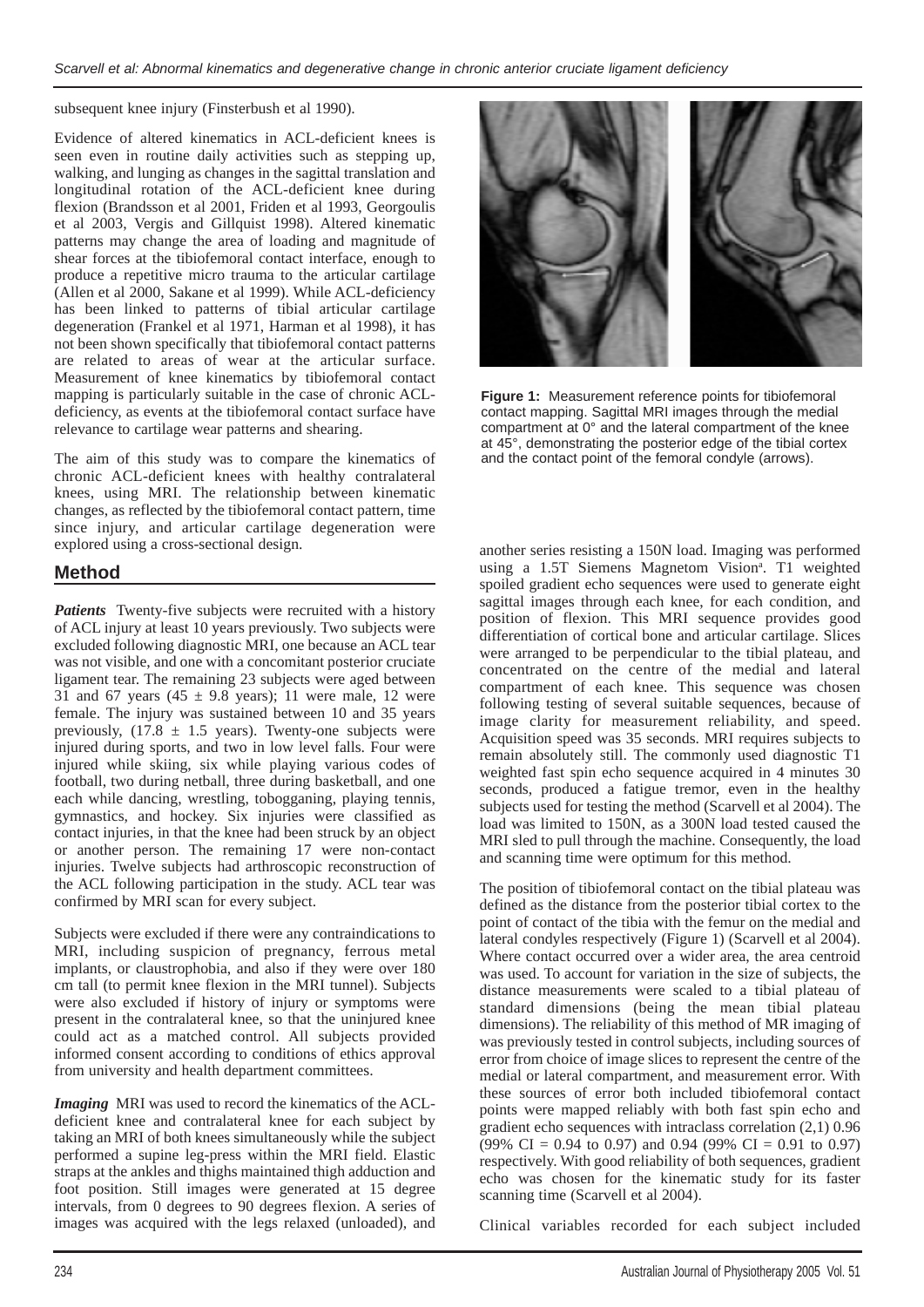

**Figure 2:** This sagittal T1 weighted MRI scan shows degenerative changes present in the medial compartment of the knee in a male subject with 12-year history of chronic ACL-deficiency. In the left image (A) can be seen a chronic ACL tear with attrition of remaining strands (white arrow), in the centre (B) and right images (C), medial compartment degenerative changes including osteophytes (black arrow), chronic tear of the posterior horn of the medial meniscus (black arrowhead), and damage to the articular surface of the femoral condyle (white arrowhead). There is also an effusion medial to the patella.

measurement of the passive anterior laxity of both knees, and the subjects' functional level. The KT 1000 arthrometer was used to measure passive anterior laxity, by quantifying the anterior displacement produced by the Lachman's manoeuvre (Daniel et al 1985). Anterior tibial displacement was measured in both knees five times: at 15 lb, 20 lb, 30 lb of force during anterior drawer, with a maximum manual force during anterior drawer and on active quadriceps muscle contraction.

The Cincinnati Knee Rating System (Barber-Westin et al 1999) was used to measure the symptoms, functional level and details of the physical examination. The maximum Cincinnati knee score is 100 for normal knees with full function (Barber-Westin et al 1999).

Articular cartilage degeneration in the ACL-deficient knees was measured from diagnostic MRI scans for all 23 subjects and also at arthroscopy for 12 subjects (Figure 2). 12 subjects had knee surgery following participation in the study, enabling the area and depth of articular cartilage lesions to be visualised at arthroscopy. For these 12 subjects the arthroscopy was within 4 weeks of the kinematic and diagnostic MRI scans. Meniscal and ligament damage was also recorded. Damage was recorded using Noyes' system for recording articular cartilage damage out of 100, where 100 is no articular cartilage damage, and 0 is full thickness lesions of at least 1.5 cm diameter in all three compartments, i.e. eburnated bone (Noyes and Stabler 1989).

The diagnostic MRI scans employed standard diagnostic sequences, including sagittal T1 and T2 weighted fast spin echo sequences, proton density, STIR, axial T2 and coronal T2 sequences. The images were reported by radiologists with particular expertise in musculoskeletal MRI. Arthroscopy is considered the gold standard for assessment of chondral and meniscal integrity whereas MRI may underestimate partial thickness chondral damage, particularly of degenerative rather than acute focal lesions (Lundberg et al 1997, McCauley and Disler 2001, Spiers et al 1993). Therefore, for the 12 subjects who had both arthroscopic and MRI assessment of joint damage, the scores from the MRI and arthroscopic examinations were combined to give the worst case. For example, a partial depth lesion of 1.5 cm diameter on the MRI scan, but 2.0 cm at arthroscopy, was recorded as 2.0 cm in the combined score.

*Statistical analysis* Differences in the tibiofemoral contact pattern between the loaded and unloaded conditions, the ACL-deficient and healthy knee, and between medial and lateral compartments of the knees were tested using repeated measures ANOVA, for knee flexion at 0, 15, 30, 45, 60, 75, and 90 degrees.

Multivariate analysis was used to explore associations between tibiofemoral contact patterns in the healthy contralateral and ACL-deficient knees, and the articular cartilage degeneration evident in the ACL-deficient knees, and to control for age, sex and time since injury.

# **Results**

*Clinical variables* The side-to-side difference measured by the KT 1000 arthrometer under an anterior drawer of 30 lb ranged from  $-1$  to 10.5 mm (3.3  $\pm$  2.9, mean  $\pm$  SD), on activation of quadriceps ranged from  $-1$  to 5.6 mm (2.2  $\pm$  2.2) mm) and under a maximal manual anterior load ranged from 0 to 11 mm  $(4.6 \pm 2.8 \text{ mm})$ . Four subjects had a side-to-side difference of less than 3 mm, but all subjects had ACL tear confirmed by MRI. It is recognised that subjects with chronic ACL-deficiency may guard the knee from displacement during testing by contraction of the hamstrings, despite careful application by the examiner (Daniel et al 1985).

Cincinnati scores ranged from 44 to 81 (60.2  $\pm$  11). The symptoms component of the score ranged from 7 to 34 out of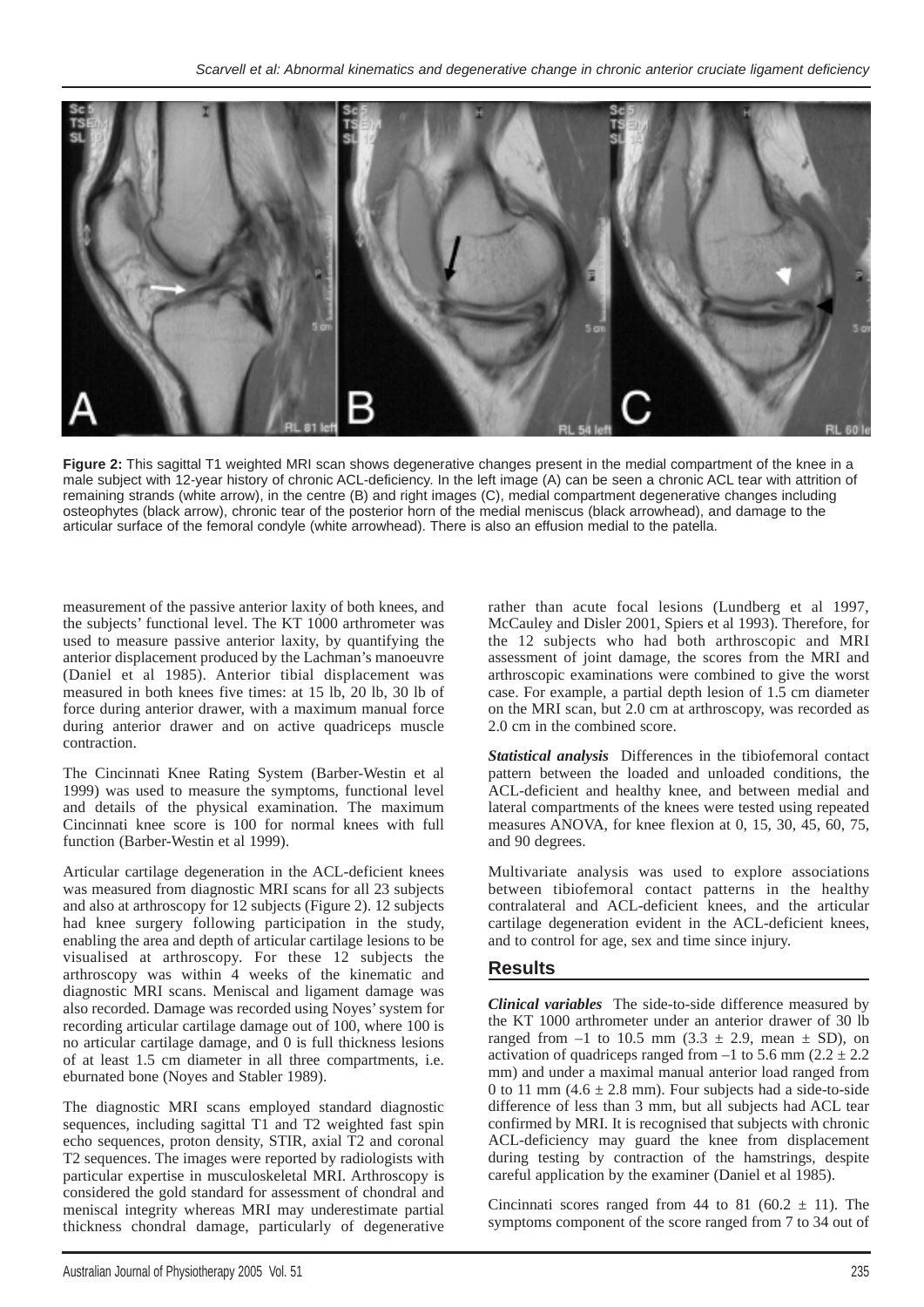

**Figure 3:** Tibiofemoral contact pattern for the loaded condition, comparing the healthy contralateral knees (solid line) and chronic ACL-deficient knees (broken line) (mean  $\pm$  SE). The difference between healthy contralateral and chronic ACL-deficient knees was more pronounced in the medial compartment, with a more posterior position of contact on the tibial plateau.

 $40 (23 \pm 8)$ . At this functional level a subject would be able to do light work or sports without symptoms, but no running, twisting, or jumping. The subjects also rated the perceived condition of their knee on a visual analogue scale from 0 to 10, where 0 is extremely poor, 5 is fair, and 10 is normal. Subject self-rated scores ranged widely from 2 to 9 ( $5 \pm 2$ ).

Passive anterior laxity was not correlated with total Cincinnati knee scores ( $r = -0.22$ ,  $p = 0.54$ ), subjects' selfreported scores ( $r = 0.07$ ,  $p = 0.67$ ), or with the component of the Cincinnati score that indicates severity of symptoms (pain, giving-way etc,  $r = 0.22$ ,  $p = 0.22$ ).

*Kinematics of chronic ACL-deficient knees* Performing a leg press against a 150N load did not affect the tibiofemoral contact pattern. The contact pattern of the injured or the healthy knees while pressing was no different to the contact pattern while relaxed  $(F_{(1,171)} = 1.23, p = 0.25)$ . The medial tibiofemoral contact pattern was different from the lateral contact pattern  $(F_{(1,171)} = 196.36, p < 0.001)$  for both the healthy and ACL-deficient knees.

The ACL-deficient knees showed a tibiofemoral contact pattern occurring posteriorly on the tibial plateau to the healthy contralateral knees  $(F_{(1,171)} = 9.2, p = 0.003)$  (Figure 3). The difference appeared more pronounced in the medial compartment ( $F_{(1,171)} = 3.2$ ,  $p = 0.07$ ), though this failed to reach significance. In the medial compartment with the knee loaded, the contact points of the ACL-deficient knees were a mean of 1.8 mm  $(\pm 3.2 \text{ mm})$  posterior on the tibial plateau compared to the contralateral healthy knees. This difference was largest at 0 degrees and 15 degrees knee flexion with mean contact points of 2.9 mm and 2.8 mm respectively, posterior. In the lateral compartment, the mean difference between the healthy and injured knees was negligible at 0.24  $\pm$  3.1 mm at 0 degrees and remained negligible throughout knee flexion to 90 degrees (Figure 4).



**Figure 4:** Diagram of the tibial plateau mapping tibiofemoral contact points between 0° and 90° of knee flexion for the loaded condition. The chronic ACL-deficient knees (broken line) showed a more posterior pattern of contact in the medial compartment than the healthy knees (solid line).

Degeneration of the articular cartilage in the chronic ACLdeficient knees reported on MRI and arthroscopy ranged widely from 20 to 100 out of 100 (72  $\pm$  26). Five subjects had no evidence of degeneration, i.e. score of 100. Sixteen subjects had degeneration in the medial compartment and 12 had degeneration in the lateral compartment. Medial meniscal damage was identified in 16 subjects and lateral meniscal damage in 15 subjects (including tears, previous meniscectomy, and degenerative tears).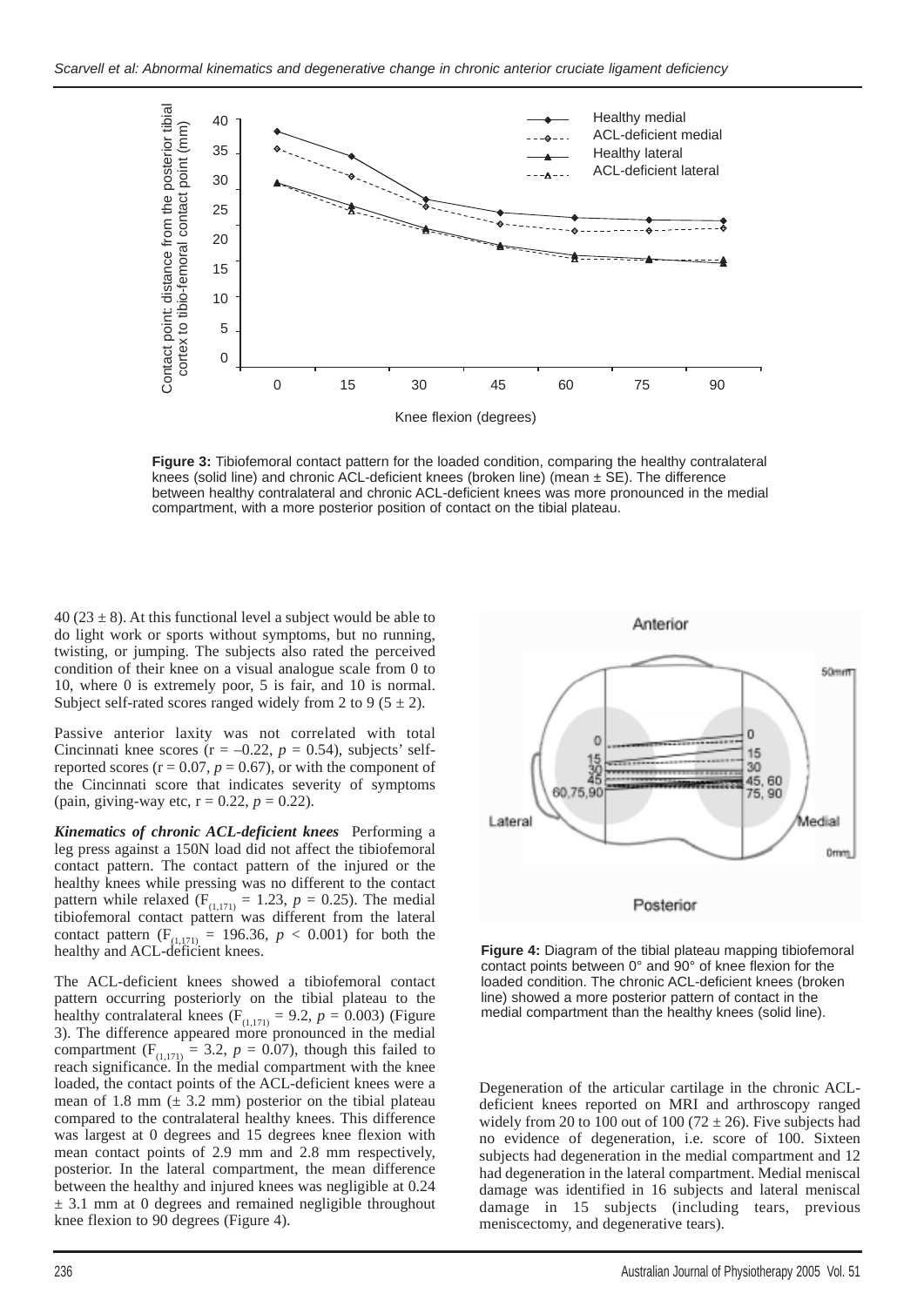

Noyes' score for articular cartilage damage/100

**Figure 5:** Correlation of altered knee kinematics in the medial compartment with articular cartilage damage in chronic ACL-deficient knees. The correlation between articular cartilage damage and altered kinematics was stronger for arthroscopy ( $r = -0.45$ ), than when arthroscopic and MRI scores were used  $(r = -0.24)$ . Three subjects (open diamond) had Noyes scores of 20 to 40/100, indicating extensive osteoarthritis. With these subjects removed the relationship between altered kinematics and degenerative change is strengthened ( $r = -0.53$ ) suggesting osteoarthritis has a different influence on knee kinematics.

Articular cartilage degeneration recorded from examination of diagnostic MRI scans and arthroscopic assessment was weakly correlated with alteration in tibiofemoral contact pattern ( $r = -0.24$ ,  $p = 0.26$ ) (Figure 5). However, there were three outliers in this group of subjects. Three subjects had Noyes' scores of  $\leq$  40/100, indicating advanced tricompartmental osteoarthritis. One subject with a Noyes score of 20 had a total knee replacement within three months of the study. The three subjects with advanced osteoarthritis had a smaller side-to-side difference in tibiofemoral contact patterns than the other chronic ACL-deficient subjects. With these three outliers excluded, there was a stronger and statistically significant correlation between kinematic changes and articular cartilage degeneration ( $r = -0.54$ ,  $p = 0.01$ .

Age of subjects, sex of subjects, or time since injury was not associated with scores for articular cartilage degeneration. With all subjects included, time since injury was not correlated with articular cartilage degeneration in the knee (r  $= -0.16$ ,  $p = 0.65$ ). The length of time since injury did not correlate with subjects' symptoms ( $r = -0.26$ ,  $p = 0.46$ ), selfreported score ( $r = 0.11$ ,  $p = 0.77$ ) or total Cincinnati score (r  $= -0.23$ ,  $p = 0.52$ ). With three subjects with advanced osteoarthritis excluded, there was still no association seen between time since injury and articular cartilage degeneration  $(r = 0.00, p = 0.99)$ . Age of subjects was poorly correlated with medial compartment contact pattern changes ( $r = -0.25$ ,  $p = 0.28$ ), and with articular cartilage degeneration ( $r = -0.08$ ,  $p = 0.74$ ). Sex of subjects was poorly correlated with changes to the contact pattern of the medial compartment  $(r = -0.21)$ ,  $p = 0.37$ ), or articular cartilage degeneration ( $r = -0.25$ ,  $p =$ 

0.28). Consequently, the dominant relationship evident was that as contact pattern in the medial compartment changed, articular cartilage degeneration worsened.

Five subjects (four female and one male) had no evidence of articular cartilage degeneration or meniscal damage. They had sustained the original injury between 10 and 35 years earlier (19  $\pm$  10 years). They had all ceased sports requiring cutting, pivoting, and running after the original ACL injury, but continued to keep fit in non-pivoting sports, such as running or swimming, once or twice per week. The Cincinnati knee scores for this group ranged from 61 to 74/100. Their symptom levels ranged from 24 to 30/40, i.e. moderate work or sports involving running with twisting or turning produced swelling, pain, or giving way. Self-reported knee condition ranged from 4 'fair' to 9 'almost normal' out of 10. Three subjects who were happy to continue with conservative management for the long term were health professionals. Two subjects who were not happy with the repeated episodes of instability and pain on activity subsequently had knee reconstruction surgery.

#### **Discussion**

Chronic ACL-deficient knees had an altered tibiofemoral contact pattern compared to healthy contralateral knees, particularly in the medial compartment of the knee. This contrasts with recently ACL-injured knees, in which the tibiofemoral contact pattern appears to be more posterior on the tibial plateau of the lateral compartment (Scarvell et al 2005). This suggests increased internal rotation of the tibia during flexion. Instability of the ACL-injured knee is seen as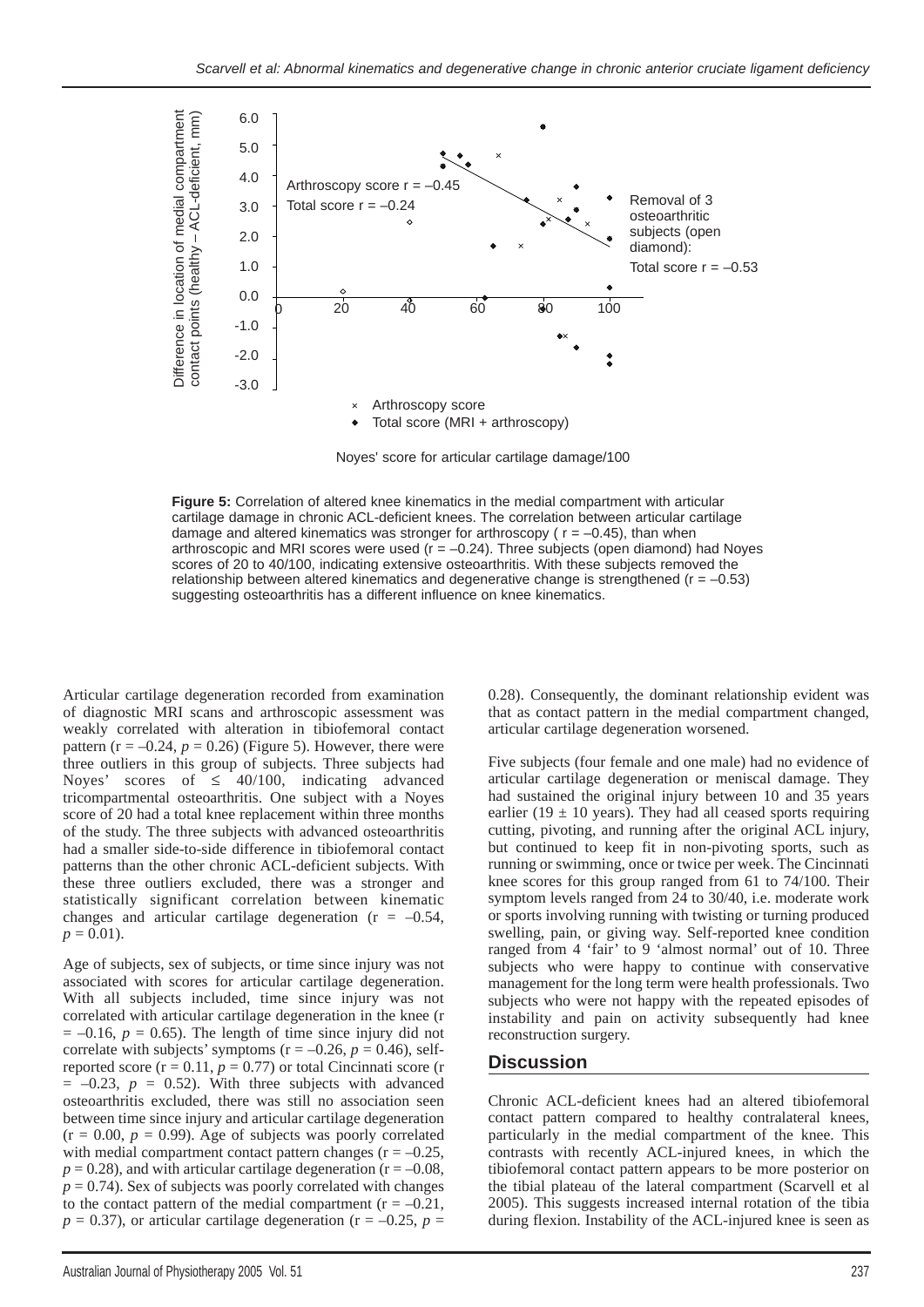anterior translation of the tibia during movement (Beard et al 2001, Vergis and Gillquist 1998). However, depending on the techniques used for kinematic analysis, this anterior translation is contributed to by more lateral compartment than medial translation and can be described as a rotational instability causing increased internal rotation of the tibia. A study of open-field MRI described increased translation of the lateral compartment in ACL-injured knees performing an active Lachman's test (Logan et al 2004). Internal rotation of the ACL-injured knee compared to the contralateral healthy knee was also noticed in subjects stepping up onto a box, using the highly invasive but accurate roentgen stereophotogrammetric analysis (RSA) (Brandsson et al 2001). However, there are no other published studies of contact pattern analysis chronic ACL-deficient knees *in vivo* with which to compare these findings of altered medial compartment contact patterns.

Differences in contact pattern between the recent and chronic injuries could reflect long-term damage to the knee resulting from chronic ACL-deficiency. In the absence of the ACL, the MCL becomes the primary restraint to both anterior motion and rotation of the tibia (Butler et al 1980), together with a contribution from the medial meniscus. In recently ACLinjured knees the rotational instability of the lateral compartment may cause a shift in the axis of rotation towards the medial side of the knee. Thus, in the absence of the ACL, the long axis of rotation of the knee appears to shift towards the MCL. In chronic ACL-deficient knees the secondary restraints to anterior and rotary tibial movement, the MCL and the medial meniscus, have probably assumed this role for many years (Allen et al 2000, Butler et al 1980) and it is possible that they have become attenuated. The tibiofemoral contact pattern might have been more altered in the medial compartment than the lateral compartment, because the attenuation of the secondary restraints has reduced the structural stability of the medial compartment.

The kinematic changes seen in the medial compartment contact pattern may produce more wear in the medial compartment of both articular cartilage and medial meniscus. In this study, the extent of joint damage was associated with changes to tibiofemoral contact pattern in the medial compartment. This cross-sectional study cannot, however, show causality. The pattern of damage in the medial compartment of the knee could be the result of increased load on secondary restraints in the ACL-deficient knee, causing shearing of the articular cartilage and trauma to the medial meniscus (Allen et al 2000). A meta-analysis found that the ratio of medial to lateral meniscal damage in chronic ACLdeficient knees was 70:30 (Bellabarba et al 1997). When the menisci are incompetent for load distribution, shock absorption or cartilage nutrition, the articular cartilage surface is subject to damage and the consequent degeneration is very well described (Casscells 1978, Kurosawa et al 1980). Thus, it appears that the degenerative changes occurring in the medial compartment are associated with altered medial compartment kinematics.

The role of shear forces in degeneration is controversial. Some researchers deny that instability causes osteoarthritic changes (Burr and Radin 1990). They argue that ACLdeficient knees will not develop osteoarthritic changes unless the menisci are damaged (Burr and Radin 1990). Other researchers, using dogs to study ACL-deficiency, found osteoarthritic changes in all dogs at 34 weeks (Lopez and Markel 2003). In humans, osteophytes and superficial destruction of the cartilage are likely at 10 years after ACL injury and significant osteoarthrosis is likely by 20 to 30 years (Dejour et al 1994). These rates are influenced by the damage to the menisci, so that if both the ACL and medial meniscus are damaged, the rate of degeneration is higher than if only one structure is damaged.

We did not find a correlation between time since injury and changes in knee kinematics. In the gait analysis study of Wexler et al (1998), increased anterior translation of the tibia in stance phase of walking, and the magnitude of translation were associated with time since injury. It was suggested that increased anterior translation indicated the attenuation of the secondary restraint structures of the joint. In our study, time since injury was not a factor in the association of kinematics with articular cartilage degeneration.

Nor did we find a correlation between time since injury and articular cartilage degeneration. Myers et al (2001) found in a retrospective study of 541 subjects that medial compartment changes, either to chondral cartilage or menisci, were proportional to time since injury, but chondral impact trauma at the time of injury accounted for lateral compartment damage. Bellabarba et al (1997) also related medial compartment changes to time since injury. These retrospective studies support the association between chronicity of ACL-deficiency and medial compartment degeneration and appear to give credence to the concept of disturbance in tibiofemoral contact influencing degenerative change. The present study suggests that it is not time that influences degenerative change, but rather it is altered kinematics.

This study is a cross sectional design and consequently cannot demonstrate whether articular cartilage degeneration was the result of altered contact patterns, or vice versa. A prospective cohort study of patients with discrete ACL-injury and no meniscal or chondral damage may contribute to this. Nor can this study inform the physiotherapy community whether retraining the neuromuscular dynamic stability of the lower limb will reduce the risk of osteoarthritis for the patient, though it is possible, based on the relationship between aberrant kinematics and degenerative change. Those studies remain to be done.

A further limitation to this study is that a supine leg-press is not an activity that fully represents the dynamic demands of a weight bearing joint. A landing jump or standing squat would be more representative of the kinds of loads and forces experienced by the knee. The load of 150N was limited by the sled of the MRI, which was pulled through the machine by greater loads applied to the rope and pulley (Scarvell et al 2004). However, within the limitations of a conventional MRI machine, a closed-chain leg-press against 150N load provides a context for the activation of the lower limb musculature in an environment not unlike that of knee rehabilitation protocol.

The tibiofemoral contact pattern of chronic ACL-deficient knees was different from healthy knees. This difference was particularly evident in the medial compartment of the knee, and particularly at 0 degrees and 15 degrees of knee flexion. These kinematic consequences of chronic ACL-deficiency may in part be responsible for the pattern of degenerative change, but could be the result of degenerative change, particularly in the medial compartment of the knees.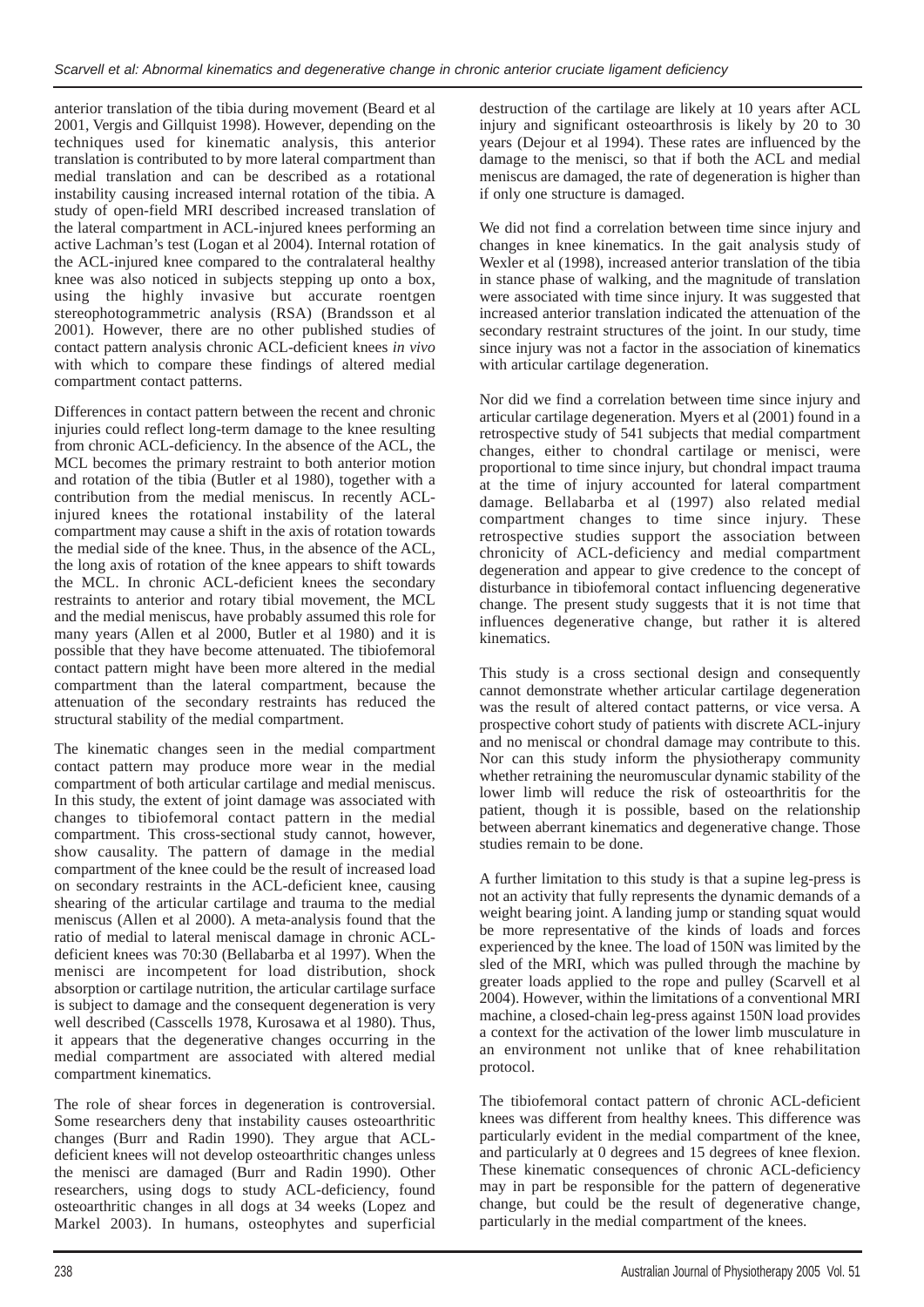$$ Siemens AG, Munich, Federal Republic of Germany.

*Acknowledgements* The MRI imaging in this paper owes much to the skill of Dianne Lane, radiographer. Dr Bruce Shadbolt assisted with research design and statistics. Thank you to the subjects for their generosity of time and their knees.

*Correspondence* Dr JM Scarvell, Physiotherapy, School of Health Sciences, Univercity of Canberra, ACT 2601. Email: jennie.scarvell@canberra.edu.au

#### **References**

- Allen C, Wong E, Livesay G, Sakane M, Fu F and Woo S (2000): Importance of the medial meniscus in the anterior cruciate ligament-deficient knee. Journal of Orthopaedic Research 18: 109–115.
- Barber-Westin S, Noyes F and McCloskey J (1999): Rigorous statistical reliability, validity, and responsiveness testing of the Cincinnati knee rating system in 350 subjects with uninjured, injured, or anterior cruciate ligament reconstructed knees. American Journal of Sports Medicine 27: 402–416.
- Beard D, Murray D, Gill H, Price A, Rees J, Alfaro-Adrian J and Dodd C (2001): Reconstruction does not reduce tibial translation in the cruciate-deficient knee. An in vivo study. Journal of Bone and Joint Surgery (Br) 83: 1098–1103.
- Beard D, Soundarapandian R, O'Connor J and Dodd C (1996): Gait and electromyographic analysis of anterior cruciate ligament deficient subjects. Gait and Posture 4: 83–88.
- Bellabarba C, Bush-Joseph C and Bach B (1997): Patterns of meniscal injury in the anterior cruciate-deficient knee: a review of the literature. American Journal of Orthopedics 26: 18–23.
- Beynnon B, Fleming B, Churchill D and Brown D (2003): The effect of anterior cruciate ligament deficiency and functional bracing on translation of the tibia relative to the femur during non weightbearing and weightbearing. American Journal of Sports Medicine 31: 99–105.
- Brandsson S, Karlsson J, Eriksson B and Karrholm J (2001): Kinematics after tear in the anterior cruciate ligament: dynamic bilateral radiostereometric studies in 11 patients. Acta Orthopaedica Scandinavica 72: 372–378.
- Burr D and Radin E (1990): Trauma as a factor in the initiation of osteoarthritis. In Brandt K (Ed.): Changes in Osteoarthritis. Indiana: Indiana University School of Medicine, pp. 73–80.
- Butler D, Noyes F and Grood E (1980): Ligament restraints to anterior drawer in the human knee. Journal of Bone and Joint Surgery (Am) 62-A: 259–270.
- Casscells S (1978): The torn or degenerated meniscus and its relationship to degeneration of the weight bearing areas of the femur and tibia. Clinical Orthopaedics and Related Research 132: 196–200.
- Clatworthy M and Amendola A (1999): The anterior cruciate ligament and osteoarthritis. Clinics in Sports Medicine 18: 173–198.
- Daniel D, Malcolm L and Losse G (1985): Instrumented measurement of anterior laxity of the knee. Journal of Bone and Joint Surgery (Am) 67-A: 720–726.
- Dejour H, Neyret P and Bonnin M (1994): Instability and osteoarthritis. In Fu F, Harner C and Vince K (Eds): Knee Surgery. Baltimore: Williams and Wilkins.
- Ellenbecker TS (2000): Knee Ligament Rehabilitation. New York: Churchill Livingstone.
- Fetto J and Marshall J (1980): The natural history of diagnosis of anterior cruciate ligament insufficiency. Clinical Orthopaedics and Related Research 147: 29–37.
- Finsterbush A, Frankl U, Matan Y and Mann G (1990): Secondary damage to the knee after isolated injury of the anterior cruciate

ligament. American Journal of Sports Medicine 18: 475–479.

- Frankel V, Burstein A and Brooks D (1971): Biomechanics of internal derangement of the knee. Journal of Bone and Joint Surgery (Am) 53-A: 945–962.
- Friden T, Egund N and Lindstrand A (1993): A comparison of symptomatic versus non symptomatic patients with chronic anterior cruciate ligament insufficiency. Radiographic sagittal displacement during weight-bearing. American Journal of Sports Medicine 21: 389–393.
- Georgoulis A, Papadonikolakis A, Papageorgiou C, Mitsou A and Stergiou N (2003): Three-dimensional tibiofemoral kinematics of the anterior cruciate ligament deficient and reconstructed knee during walking. American Journal of Sports Medicine 31: 75–79.
- Harman M, Markovich G, Banks S and Hodge W (1998): Wear patterns on tibial plateaus from varus and valgus osteoarthritic knees. Clinical Orthopaedics and Related Research 352: 149–158.
- Hollman J, Deusinger R, Van Dillen L and Matava M (2002): Knee joint movements in subjects without knee pathology and subjects with injured anterior cruciate ligaments. Physical Therapy 82: 960–972.
- Johnson D, Bealle D, Brand J, Nyland J and Caborn D (2000): The effect of a geographic lateral bone bruise on knee inflammation after acute anterior cruciate ligament rupture. American Journal of Sports Medicine 28: 152–155.
- Kurosawa H, Fukubayashi T and Nakajima H (1980): Loadbearing model of the knee joint: Physical behaviour of the knee joint with or without menisci. Clinical Orthopaedics and Related Research 149: 283–290.
- Lahm A, Erggelet C, Steinwachs and Reichelt A (1998): Articular and osseous lesions in recent ligament tears: Arthroscopic changes compared with magnetic resonance imaging findings. Arthroscopy 14: 597–604.
- Logan M, Willimas A, Lavelle J, Gedroyc W and Freeman M (2004): What really happens during the Lachman test? A dynamic MRI analysis of tibiofemoral motion. American Journal of Sports Medicine 32: 369–375.
- Lopez M and Markel M (2003): Anterior cruciate ligament rupture after thermal treatment in a canine model. American Journal of Sports Medicine 31: 164–167.
- Lundberg M, Thuomas K and Messner K (1997): Evaluation of knee joint cartilage and menisci ten years after isolated and combined ruptures of the medial collateral ligament. Investigation by weight-bearing radiography, MRI and analysis of proteoglycan fragments in the joint fluid. Acta Radiologica 38: 151–157.
- McCauley T and Disler D (2001): Magnetic resonance imaging of articular cartilage of the knee. Journal of the Americar Academy of Orthopaedic Surgeons 9: 2–8.
- McDaniel W and Dameron T (1980): Untreated rupture of the anterior cruciate ligament. Journal of Bone and Joint Surgery (Am) 62-A: 696.
- Myers P, Fox H and Swanson C (2001): Chondral and meniscal lesions in the ACL deficient knee: Time from injury vs extent of damage. Journal of Bone and Joint Surgery (Br) 83: 321.
- Noyes F and Stabler C (1989): A system for grading articular cartilage lesions at arthroscopy. American Journal of Sports Medicine 17: 505–508.
- Sakane M, Livesay G, Fox R, Rudy T, Runco T and Woo S (1999): Relative contribution of the anterior cruciate ligament, medial collateral ligament and bony contact to the anterior stability of the knee. Knee Surgery, Sports Traumatology and Arthroscopy 7: 93–97.
- Scarvell J, Smith P, Refshauge K, Galloway H and Woods K (2004): Evaluation of a method to map tibiofemoral contact points using MRI. Journal of Orthopaedic Research 22: 788–793.